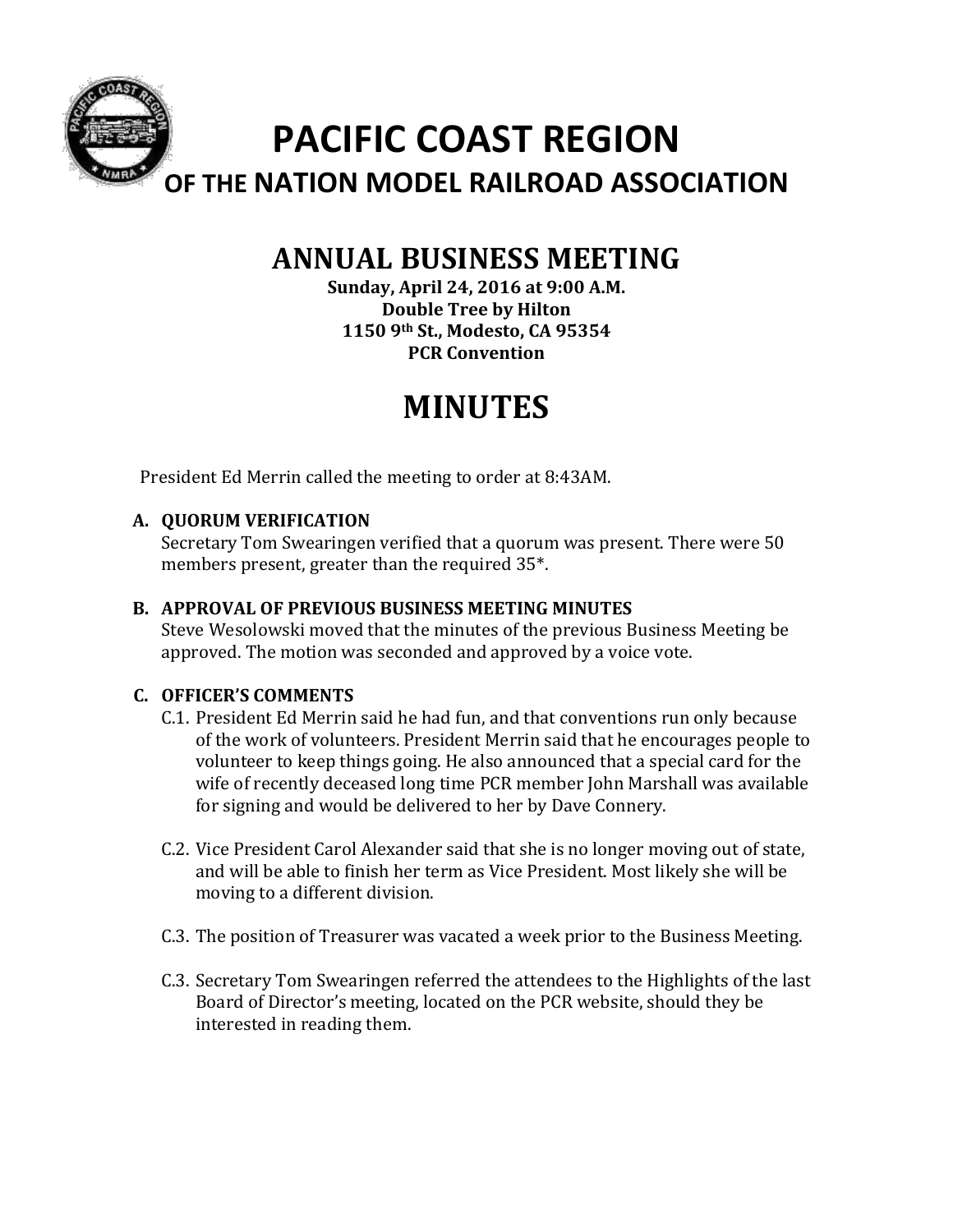#### **D. DIRECTOR'S COMMENTS**

- D.1. Coast Division Director Frank Markovich said that the next Coast Division meeting would be held on Sunday, June 5, 2016, at the Boy Scouts Headquarters in San Leandro. He said you do not have to be a Coast Division member to attend.
- D.2. Sierra Division Director Tom Van Horn thanked everyone who worked very hard to make the convention a success. He also thanked former Sierra Division Director Mel Jones. The next meeting for the Sierra Division is Saturday, May 7, at the Sacramento Model Railroad Historical Society.
- D.3. Redwood Empire Division (RED) Director Steve Skold announced that RED will host the 2018 convention in Rohnert Park.

#### **E. MEMBER'S COMMENTS**

- E.1 Kenneth Elmore asked if attendants of disabled members are required to join the NMRA because of the lifetime limit of attending three events as a nonmember. Vice President Carol Alexander said that attendants are not required to be members. Mel Jones thanked Kenneth for taking the time to bring his father to our events.
- E.2. Mike O'Dorney suggested that we consider having more convention clinics and sessions on the weekend so that members who have to work during the week could have more options to participate in the convention. Several members provided opinions and historical perspectives regarding the question. There was agreement that future convention planners may consider the pros and cons of this idea.

#### **F. UNFINISHED BUSINESS**

There was no unfinished business.

#### **G. NEW BUSINESS**

G.1. President Ed Merrin recognized the three new Directors who were present.

#### **H. CONVENTIONS**

H.1. Comments regarding this convention: Convention Department Manager Ray diBlieck said that having the Feather River Rail Society as a partner enriched the quality of the convention experience. Because of this, he is going to look for more opportunities for similar collaborations.